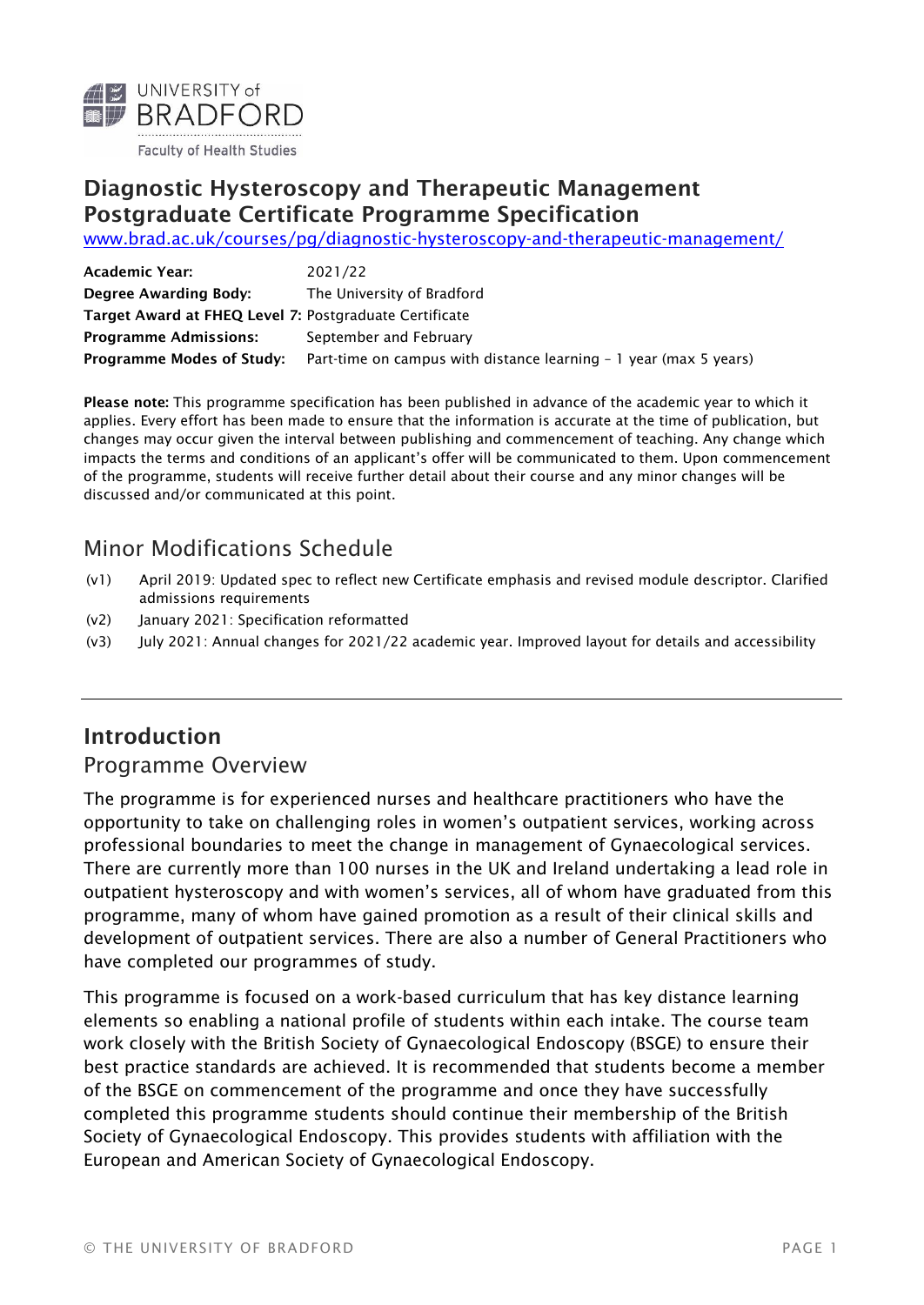Healthcare practitioners working towards advanced practice roles are expected to undertake Master's level education (Department of Health, 2010, International Council of Nurses, 2008, Royal College of Nursing, 2012). The PG Certificate Diagnostic Hysteroscopy and Therapeutic Management programme is designed to develop skills in complex reasoning in case management, critical thinking and analysis required for undertaking these roles.

The award offers students the opportunity to apply knowledge and clinical reasoning to a core set of gynaecological clinical conditions and manages professional situations through reflection and practice experience, supported by an experienced mentor. Learning and teaching is designed to equip students with skills in using a range of information, data, tools, and techniques to improve the quality of patient care and health outcomes as well as demonstrate impact and value. There is a focus on patient differential diagnosis, patient safety, and treatment selection within a clinical governance context.

### Faculty of Health Studies Specialist Skills and Post Registration Development (SSPRD) Framework for Flexible Learning

The PG Certificate Diagnostic Hysteroscopy and Therapeutic Management is part of the multidisciplinary SSPRD Framework within the Faculty of Health Studies. The Framework enables students to undertake a named award or create an individualised programme of study that will meet either individual student needs and/or their employer's needs for a changing diverse workforce within a modern organisation. On completion of this programme, students may be eligible to transfer to one of the Master routes offered within the framework.

The Faculty of Health Studies is a major provider of education and training for individuals working within the health, social, independent, and community/voluntary sector organisations across, the Yorkshire and Humber Region and wider. The School's focus on excellence, though knowledge, practice, research, leadership, and management, aims to support the future sustainability of individuals, through lifelong learning and improved employability and thereby influence the future adaptability of individual organisations and service delivery to promote change.

The flexibility offered by the Faculty of Health Studies' SSPRD framework will enable students to take forward their current experience whatever the area of work in collaboration with the University of Bradford. Students will be able to obtain credits for short episodes of study, transfer credits from prior certificated or experiential learning, undertake a single module or combine studying a choice of modules over time. An academic advisor will discuss with students and support their choices.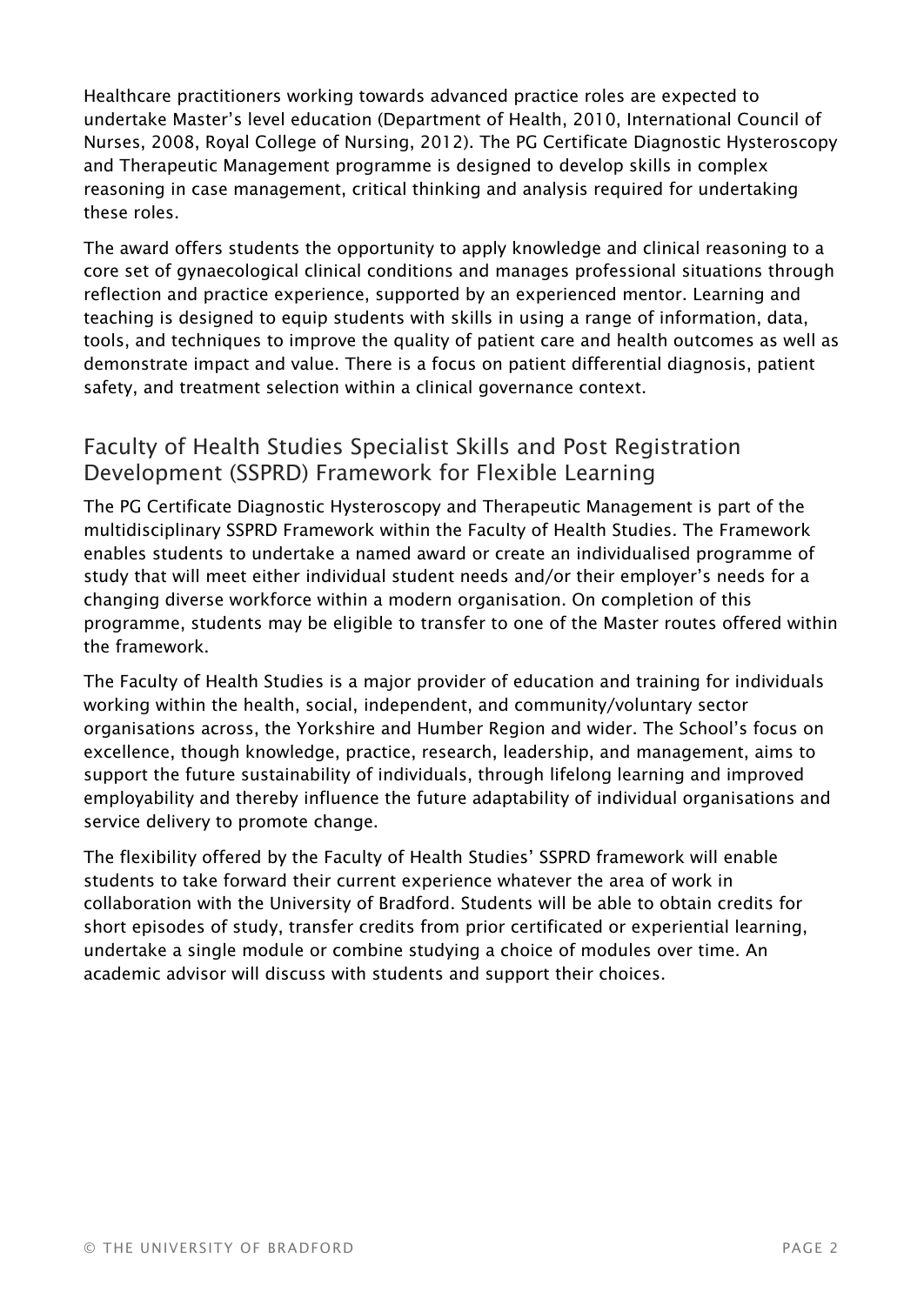#### Programme Aims

This Framework for Higher Education Qualifications Level 7 programme is intended:

- A1 To develop the multi-professional (i.e., RN, ODP, GP) in order to practice & lead a 'see and treat service'.
- A2 To develop the interpersonal skills of the multi-professional whilst extending their scope of practice.
- A3 To extend current knowledge of relevant gynaecological anatomy & physiology & co-pathologies & empirical evidence base to enable the safe diagnosis & management of women with abnormal uterine bleeding.
- A4 To enable mastery of clinical skills in all aspects of hysteroscopic examination including clinical reasoning, differential diagnosis, insertions & removals of IUS/IUDs within an outpatient hysteroscopy setting.

#### Programme Learning Outcomes

To be eligible for the award of Postgraduate Certificate at FHEQ level 7, students will be able to:

- P1 Critically evaluate current empirical research and their implications and application to the management of specific pathologies.
- P2 Critique and analyse existing protocols, being mindful of best practice in order to facilitate appropriate treatments.
- P3 Complete all aspects of clinical practice to demonstrate safe ethical practice in the ability to diagnose & treat women with abnormal uterine bleeding, including differential diagnosis.
- P4 Critically reflect on how critical decision-making skills in outpatient clinical situations have been utilised.
- P5 Critically analyse own management of hysteroscopic cases providing rationale for decision making & problem-solving skills used when managing women with complex pathologies.
- P6 Audit & critique practice against national or local standards illustrating safe & ethical evidence-based practice.
- P7 Propose or critically evaluate protocols to secure a safe practice environment.
- P8 Critically reflect factors associated with developing and changing practice.
- P9 Communicate effectively through a variety of presentation styles.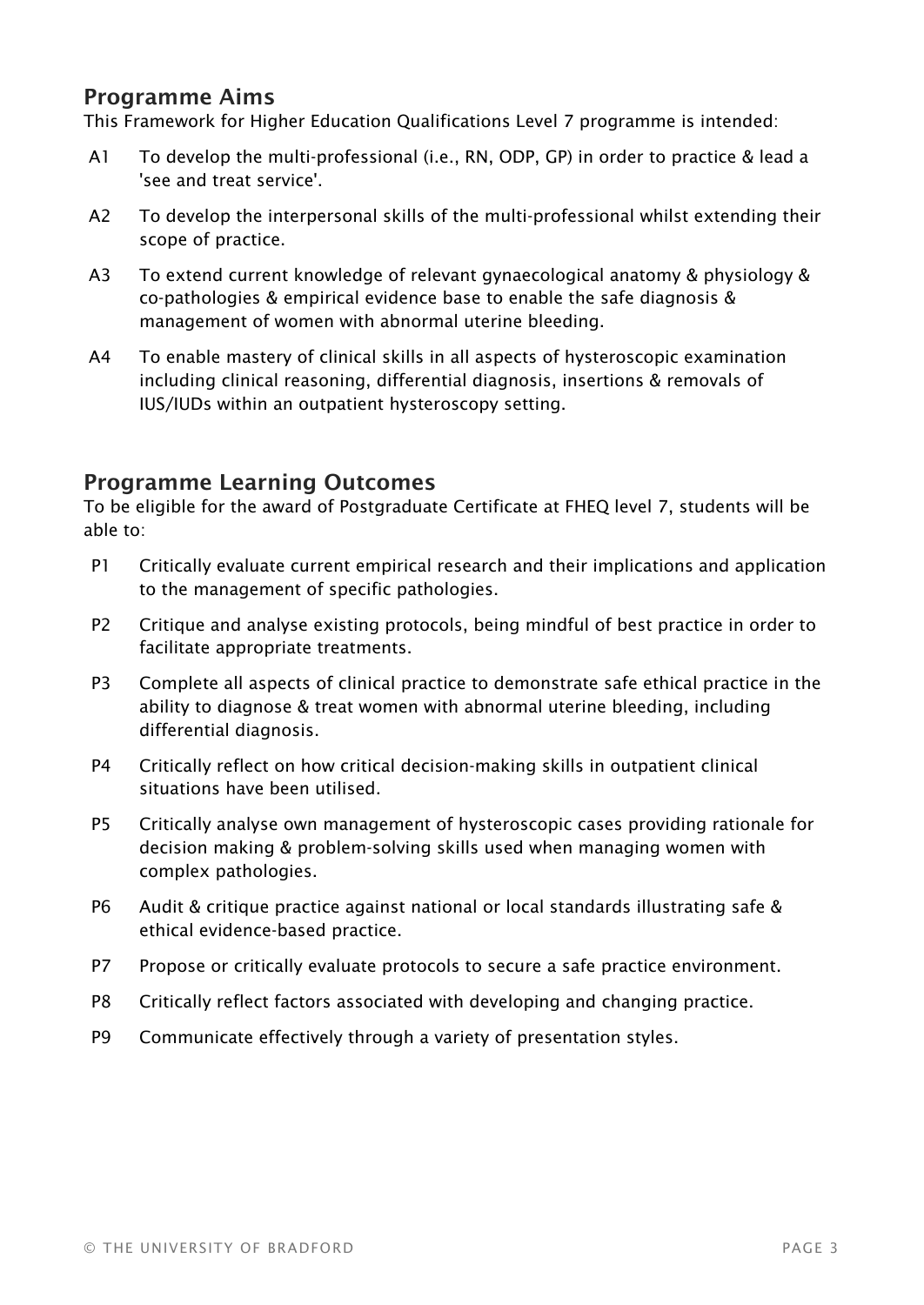## Curriculum

The curriculum is a single 60 credit module for practitioners studied across 2 semesters. The programme requires that students are in an appropriate area of practice or that they can access a practice setting.

| Module Code | Module Title                                                                     | <b>Module Type</b> |    | Credits   FHEQ Level   Study Period |
|-------------|----------------------------------------------------------------------------------|--------------------|----|-------------------------------------|
| MID7003-E   | <b>Outpatient Diagnostic</b><br>Hysteroscopy and<br><b>Therapeutic Practices</b> | Core               | 60 | Academic<br>Year                    |

Students will be eligible for the award of Postgraduate Certificate in Diagnostic Hysteroscopy and Therapeutic Management if they have successfully completed 60 credits and achieved the award learning outcomes.

## Learning and Teaching Strategy

Attendance for the 60 credit module is in blocks of 5, 3, and 2 days. The content is taught using the case-based approach to the module content with key supporting lectures. This student-centred approach to learning is a key feature of the module. The curriculum for the Postgraduate Certificate enables students to extend their scope of practice to lead a 'see and treat' hysteroscopy service.

Students will be expected to take responsibility for their learning as they develop their academic skills. The clinical competencies will be developed along with their approved BSGE trainer; there is a phased approach to skills development that is set out in the competency logbook. The curriculum has been designed to ensure that it is the application of learning from the module's students' study into their specific field of hysteroscopy that enables them to develop their knowledge and/or skills.

The aims of the teaching and learning strategies for the programme have been designed so that students will be given the opportunity to develop theoretical and experiential understanding (Programme LOs 1, 2 7, 8, 9), advance their knowledge and critical thinking (Programme LOs 3, 4, 5, 6) and to develop a range of skills appropriate to their professional field in hysteroscopy and their organisation and workplace setting. The core module is taught using a modified model of problem-based learning to meet the needs of Practitioner Hysteroscopists. The content is heavily research informed. The programme has a key element of competency-based work and will be supported by clinical expertise within their host trust using guidance provided by the University.

# Teaching and Learning Methods

The course of study will expose students to a range of different teaching, learning and assessment strategies required to achieve the learning outcomes. Students will be expected to develop an autonomous learning style and become self-directed as a learner.

The teaching approaches that are used across the Faculty of Health Studies are informed by the University core values which are for teaching and learning to be: *Reflective, Adaptable, Inclusive, Supportive, Ethical and Sustainable.* Students may experience these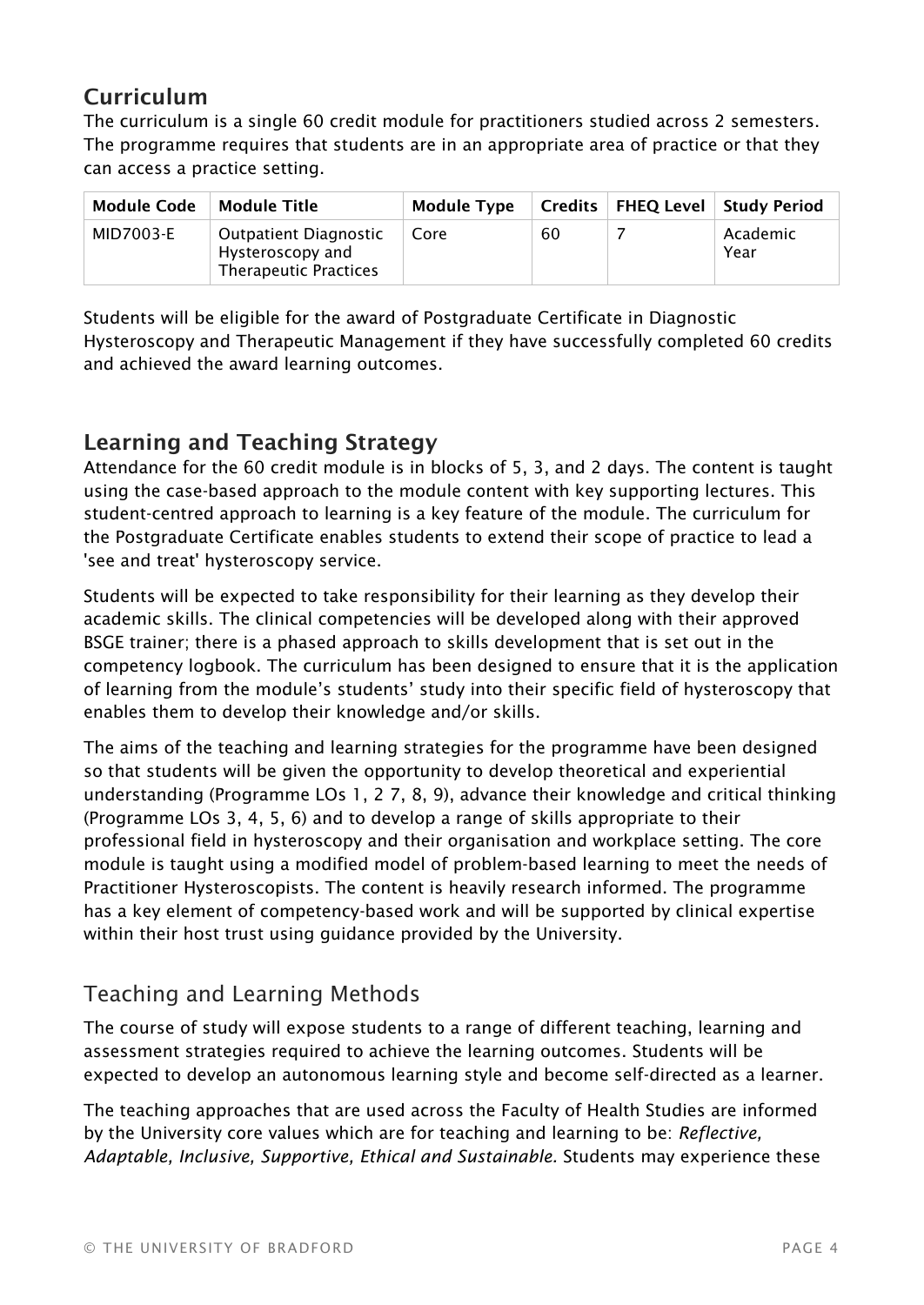across their programme in order to meet both the aims and learning outcomes which may include any number of the following:

- **Lectures:** To a group of students where information will be presented and discussed whilst informed by the core values.
- **Facilitated seminars and group discussion:** Where learning will be through the interpretation and critical application of information and group learning.
- **· Tutorial:** Where small group number of students reflect and discuss issues related to their learning.
- Work-based learning: Where learning is directed within the work environment and is reflected upon and then reported on. Or, where skills are taught in relation to theory and best practice enabling students to advance their competence in their field of practice.
- Use of Web based virtual learning environments such as Canvas: To access information and to interact with other students undertaking group work or developing wikis.
- Directed reading: Where set reading may be recommended.
- Self-Directed learning: Where students are expected to develop their own learning by identifying areas of interest and areas in which knowledge needs to be developed.

Use of a blended learning approach for all delivery of teaching i.e. a combination of on-line and on-campus delivery, a mix of synchronous and asynchronous delivery will be offered. Practical sessions will be delivered face to face and on campus whilst maintaining Health and Safety related to current and changing national guidelines.

#### Assessment Strategy

Assessment will be against the learning outcomes and programme aims through the use of a range of different assessment techniques which may include one or more of the following approaches:

- Audit of practice against a local or national standard (2500 words) for 30% of the final grade
- Reflective Portfolio of six case studies (including 2 where IUS is fitted) (6000 words) for 45% of the final grade
- A Multiple Choice Question (MCQ) Examination (30 mins) for 15% of the final grade
- A Completed Competency logbook signed by the lead trainer (pass/fail) for 10% of the final grade.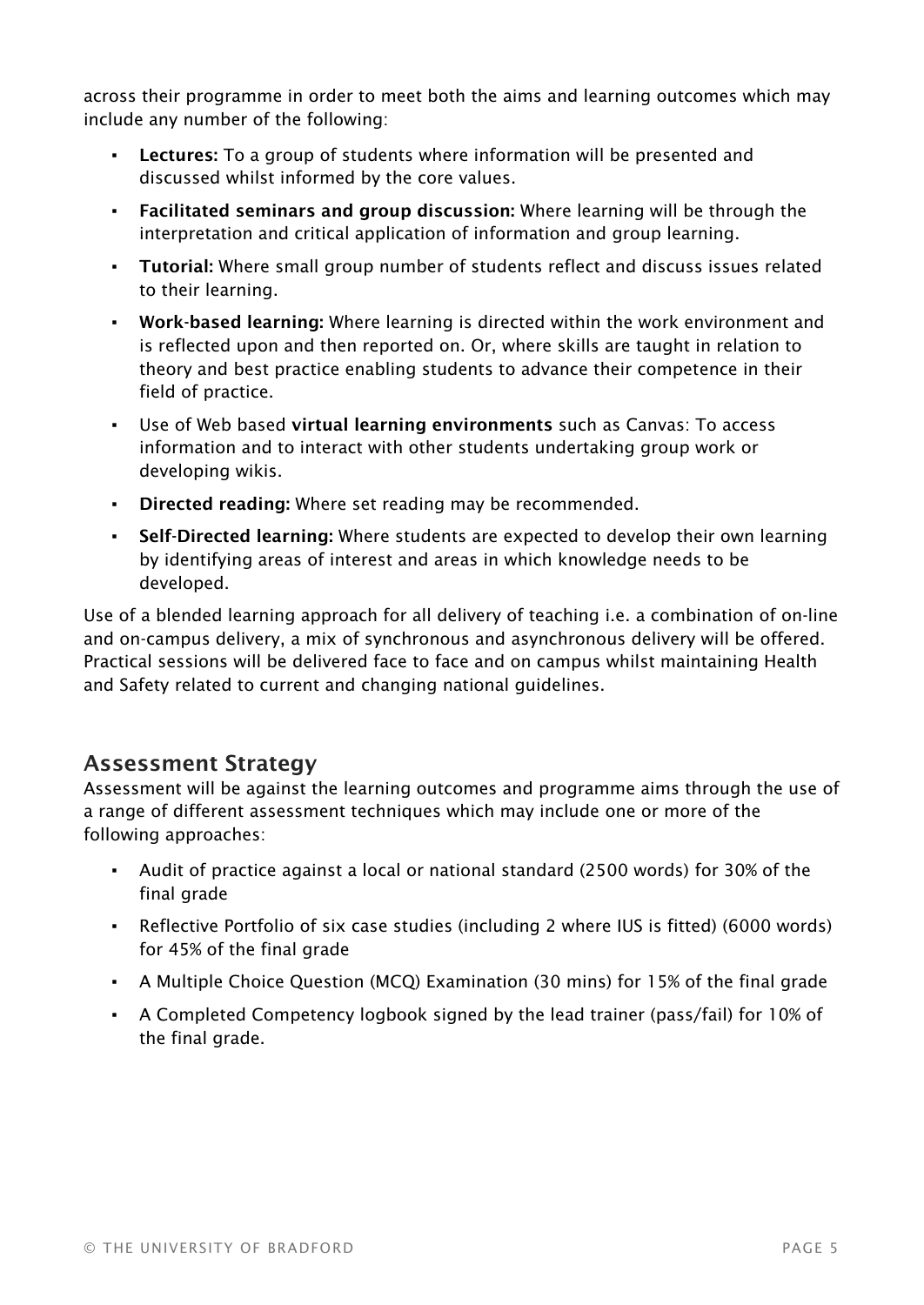### Assessment Regulations

This Programme conforms to the standard University Postgraduate Assessment Regulations which are available at the link: <https://www.bradford.ac.uk/regulations/> However, the programme has the following variation to these regulations:

A 40% pass mark applies to each component of assessment. Where part of the module assessment has not been achieved at the required 40% for written theoretical components the student will be permitted to re submit the supplementary attempt within a timescale agreed by the Board of Examiners and notified to the student.

### Admission Requirements

The University welcomes applications from all potential students and most important in the decision to offer a place is our assessment of a candidate's potential to benefit from their studies and of their ability to succeed on this particular programme.

We take into consideration a number of factors when assessing your application. It's not just about your grades; we take the time to understand your personal circumstances and make decisions based on your potential to thrive at university and beyond.

### Professional entry requirements

- A registered qualification with a UK professional regulatory organisation if a professional practice award is applied for that enables the student to practice in the UK. E.g., Registration with the NMC to undertake a named nursing award.
- To be working in or appointed to a post in gynaecological services (with agreed access to Outpatient Hysteroscopy clinics) and have a recognised BSGE trainer allocated at the host organisation.
- To have the approval and support of your line manager to undertake the programme.

Students will be strongly recommended to take membership of the British Society of Gynaecology Endoscopy (BSGE) by the start of the programme.

### Qualification and skill requirements

The standard academic entry profile for this programme is a first degree in a relevant subject area, a professional Level 6 NVQ level 6 or a relevant postgraduate qualification.

If you do not have these but you do have significant relevant experience and other evidence of ability to study at this level, the Programme Team will review your application and make a decision on an case-by-case basis.

Applications are welcome from mature students returning to study (aged 25 or over upon entry) or students with non-standard qualifications, and the Programme Team have experience in making students with these profiles welcome. However, this programme is